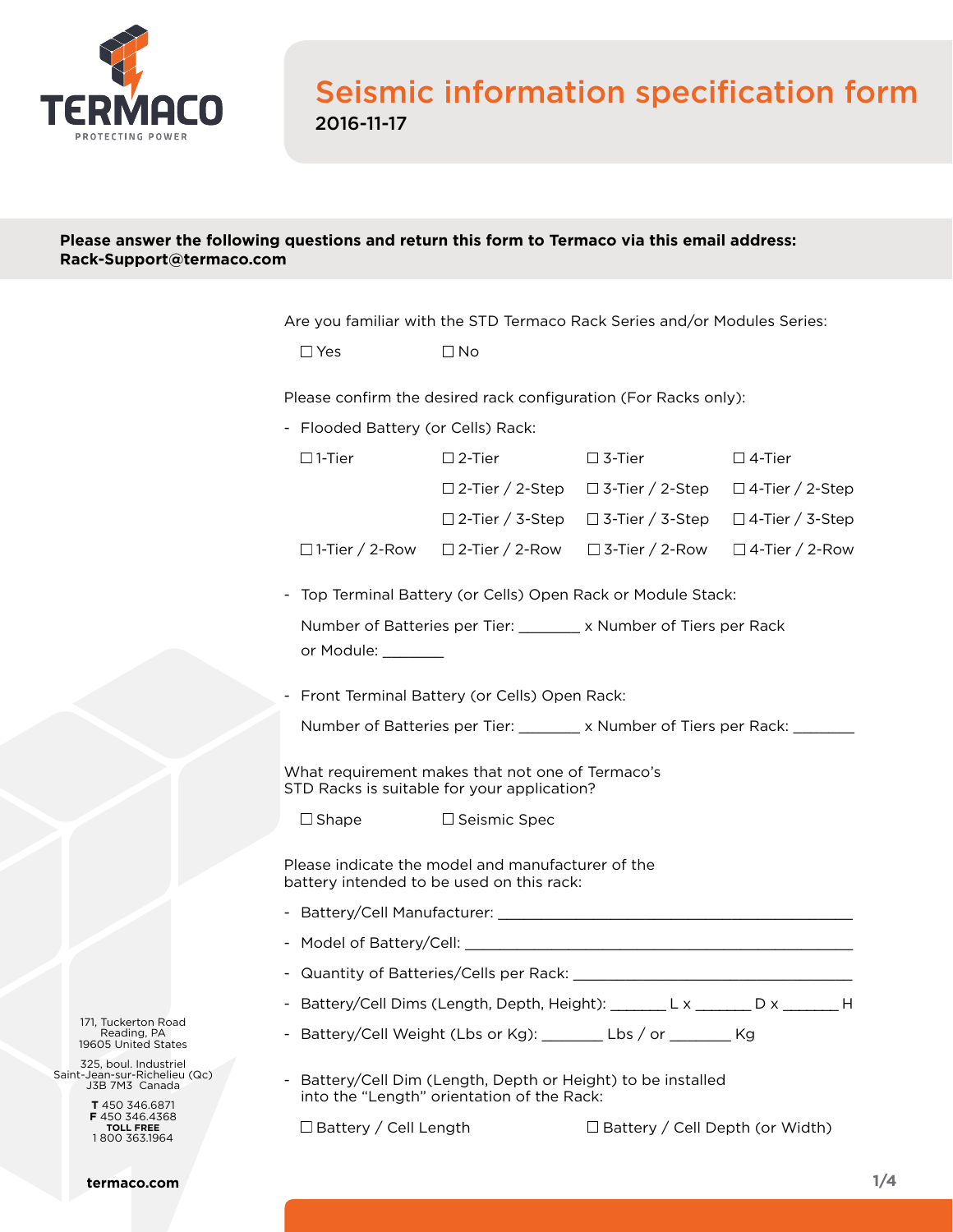## Seismic information specification form 2016-11-17

| If a "Custom" shape of Rack (or Frame) is required, |  |
|-----------------------------------------------------|--|
| please fill all applicable fields below:            |  |

□ Footprint Available: \_\_\_\_\_\_\_\_

 $\square$  Max. Overall Height of the Rack (including the batteries):

□ Max. Frame Depth: \_\_\_\_\_\_\_

□ Min. Free Space above the Cells: \_\_\_\_\_\_\_\_

If any of the Seismic Ratings offered per the STD Termaco Racks (i.e. Zone 0, 0.25g or 0.5g) can answer your seismic requirement, please fill all the fields related to the applicable Seismic Code:

UBC-1997: - Zone Selection:

| $\square$ Zone O<br>$\Box$ Zone 3 $\Box$ Zone 4<br>$\square$ Zone 1<br>$\square$ Zone 2A<br>$\square$ Zone 2B |
|---------------------------------------------------------------------------------------------------------------|
|---------------------------------------------------------------------------------------------------------------|

 $\_$  . The contribution of the contribution of  $\mathcal{L}_1$  ,  $\mathcal{L}_2$  ,  $\mathcal{L}_3$  ,  $\mathcal{L}_4$  ,  $\mathcal{L}_5$  ,  $\mathcal{L}_6$  ,  $\mathcal{L}_7$  ,  $\mathcal{L}_8$  ,  $\mathcal{L}_9$  ,  $\mathcal{L}_8$  ,  $\mathcal{L}_9$  ,  $\mathcal{L}_9$  ,  $\mathcal{L}_8$  ,  $\mathcal{L}_9$  ,  $\mathcal{L}_$ 

- Installation Type:

 $\Box$  Ground Level  $\Box$  Top of Building  $\Box$  In Between (\*)

(\*) Please specify the total number of stories of the building and the story at which the rack will be installed

- Installation Height Ratio (Ex: 11<sup>th</sup> story of a 20 story building - 11/20): \_\_\_\_\_\_\_\_

- Type of Product Qualification:

« Built As » Construction (Overdesign without Certification)

□ Certification Letter (Eng. Stamp Sealed)

□ Complete FEA Report

## **IBC-2012:** - Installation Site:

Please provide the City of the Rack Installation, or the Zip (Postal Code), or the desired Sds value, or the Equivalent Lateral Seismic Force (in g's):

 $\Box$  City of Installation Site:

Zip (Postal Code) of Installation Site: \_\_\_\_\_\_\_\_\_\_\_\_\_\_\_\_\_\_\_\_\_\_\_\_\_\_\_\_\_\_\_\_\_\_\_

Desired Sds Value (in g's): \_\_\_\_\_\_\_\_\_\_\_\_\_\_\_\_\_\_\_\_\_\_\_\_\_\_\_\_\_\_\_\_\_\_\_\_\_\_\_\_\_\_\_\_

 $\square$  Equivalent Lateral Seismic Force (in g's): \_\_\_\_\_\_\_\_\_\_\_\_\_\_\_\_\_\_\_\_\_\_\_\_\_\_\_\_\_\_\_\_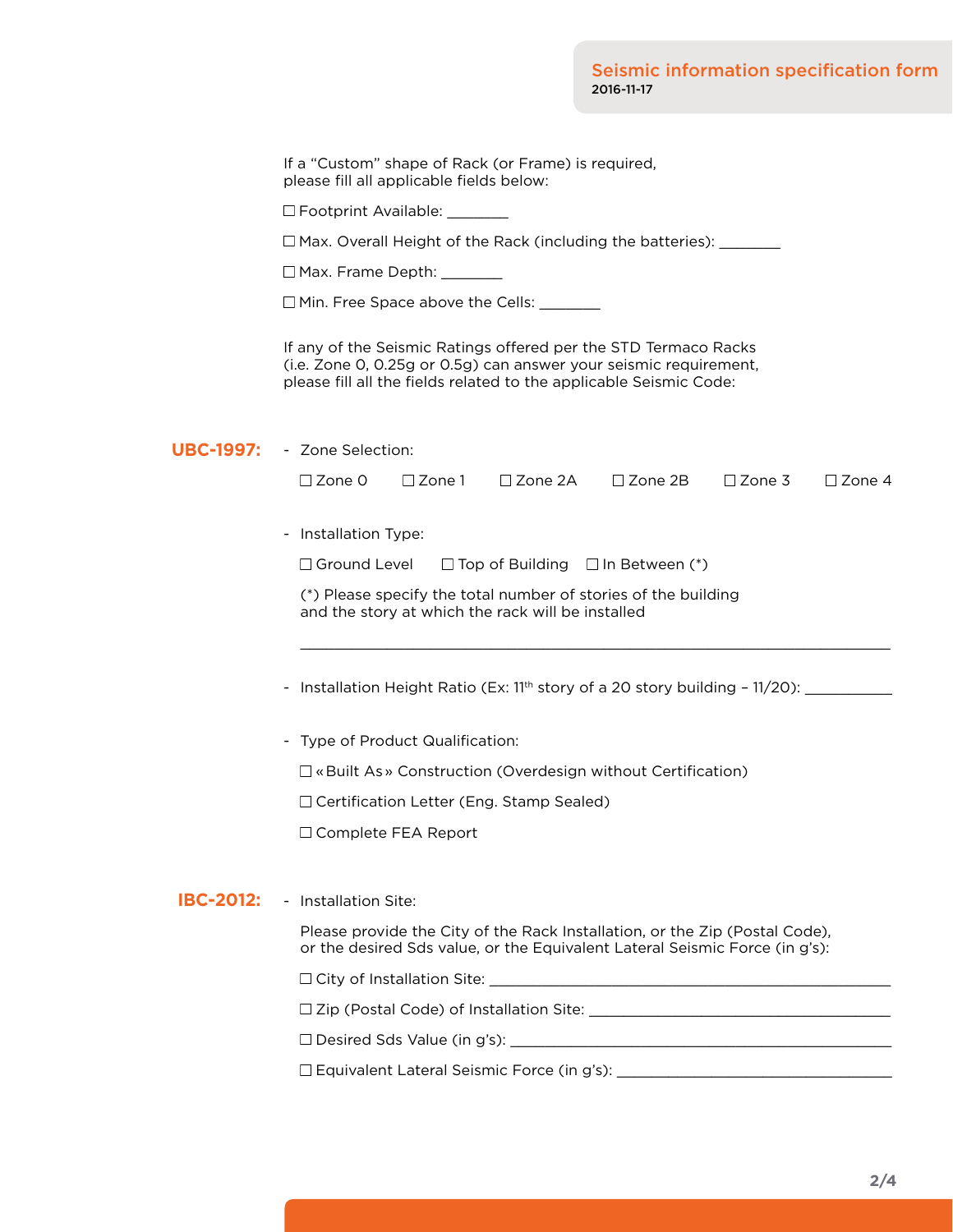|  |  |  | Installation Type: |
|--|--|--|--------------------|
|--|--|--|--------------------|

|                                                | $\Box$ Ground Level $\Box$ Top of Building $\Box$ In Between (*)                                                                                                                                        |
|------------------------------------------------|---------------------------------------------------------------------------------------------------------------------------------------------------------------------------------------------------------|
|                                                | (*) Please specify the total number of stories of the building<br>and the story at which the rack will be installed                                                                                     |
|                                                |                                                                                                                                                                                                         |
|                                                | - Type of Product Qualification:                                                                                                                                                                        |
|                                                | □ « Built As » Construction (Overdesign without Certification)                                                                                                                                          |
|                                                | $\Box$ Certification Letter (Eng. Stamp Sealed)                                                                                                                                                         |
|                                                | □ Complete FEA Report                                                                                                                                                                                   |
|                                                |                                                                                                                                                                                                         |
| CBC:                                           | - Type of Product Qualification:                                                                                                                                                                        |
| (Please fill up the<br><b>IBC-2012 section</b> | $\square$ « Built As » Construction (Overdesign without Certification)                                                                                                                                  |
| of above)                                      | □ Official Certification (Shake Table Test Required)                                                                                                                                                    |
| <b>NBC-2010 (Canada):</b>                      | - Installation Site:                                                                                                                                                                                    |
|                                                | Please provide the City of the Rack Installation, or the Postal Code,<br>or the desired Horizontal Spectral Acceleration at 0.2 seconds<br>(Sa(0.2)), or the Equivalent Lateral Seismic Force (in g's): |
|                                                |                                                                                                                                                                                                         |
|                                                |                                                                                                                                                                                                         |
|                                                |                                                                                                                                                                                                         |
|                                                | □ Equivalent Lateral Seismic Force (in g's):                                                                                                                                                            |
|                                                | - Installation Type:                                                                                                                                                                                    |
|                                                | □ Ground Level<br>$\Box$ Top of Building $\Box$ In Between (*)                                                                                                                                          |
|                                                | (*) Please specify the total number of stories of the building<br>and the story at which the rack will be installed                                                                                     |
|                                                |                                                                                                                                                                                                         |

- Installation Height Ratio (Ex: 11<sup>th</sup> story of a 20 story building - 11/20): \_\_\_\_\_\_\_\_\_\_\_\_\_